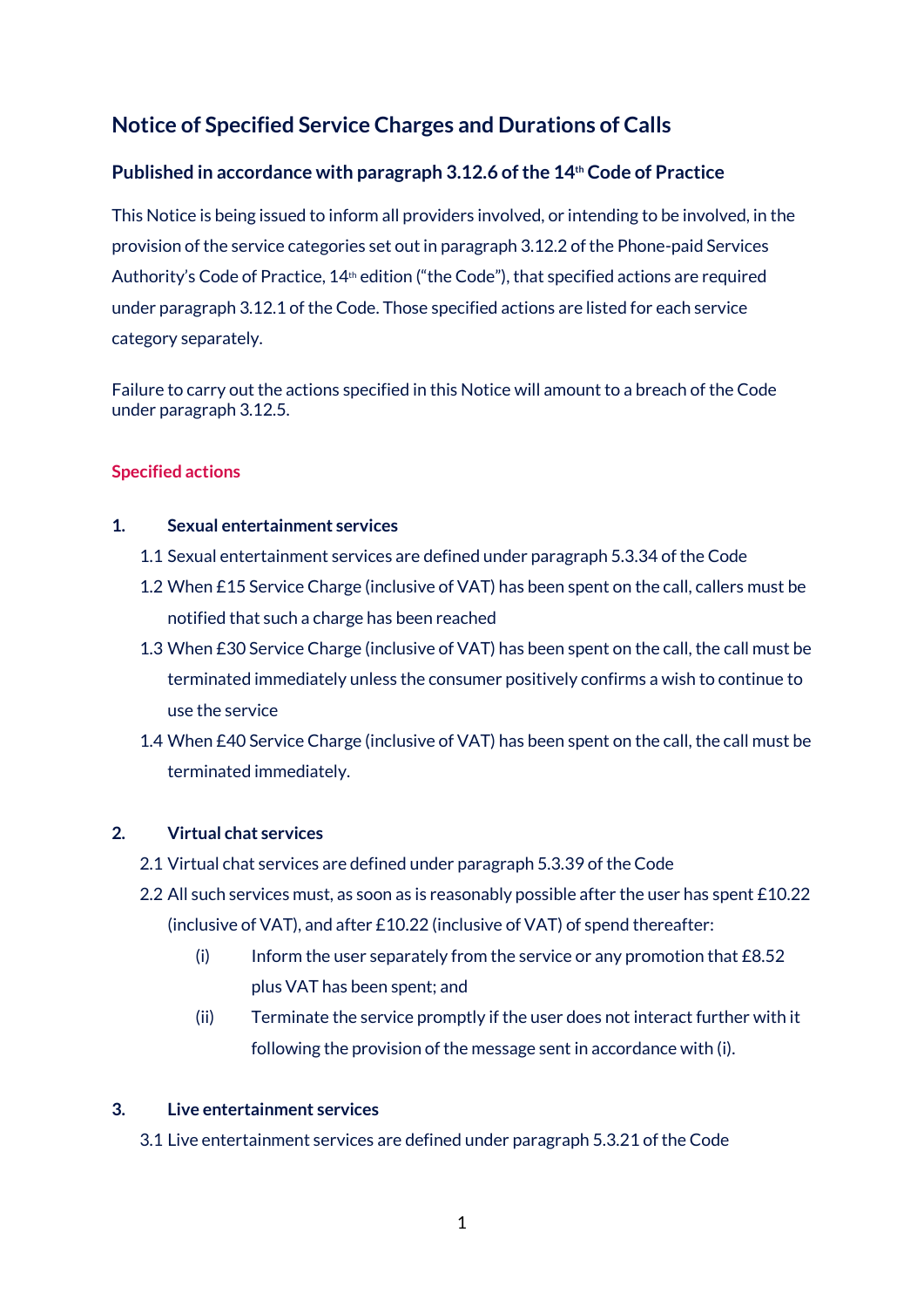- 3.2 When £15 Service Charge (inclusive of VAT) has been spent on the call, callers must be notified that such a charge has been reached
- 3.3 When £30 Service Charge (inclusive of VAT) has been spent on the call, the call must be terminated immediately unless the consumer positively confirms a wish to continue to use the service
- 3.4 When £40 Service Charge (inclusive of VAT) has been spent on the call, the call must be terminated immediately.

#### **4. Chatline services**

- 4.1 Chatline services are defined under paragraph 5.3.12 of the Code
- 4.2 When £15 Service Charge (inclusive of VAT) has been spent on the call, callers must be notified that such a charge has been reached
- 4.3 When £30 Service Charge (inclusive of VAT) has been spent on the call, the call must be terminated immediately unless the consumer positively confirms a wish to continue to use the service
- 4.4 When £40 Service Charge (inclusive of VAT) has been spent on the call, the call must be terminated immediately.

#### **5. Professional advice services, excluding counselling services**

- 5.1 Professional advice services are defined under paragraph 5.3.29 of the Code
- 5.2 When £15 Service Charge (inclusive of VAT) has been spent on the call, callers must be notified that such a charge has been reached
- 5.3 When £30 Service Charge (inclusive of VAT) has been spent on the call, the call must be terminated immediately unless the consumer positively confirms a wish to continue to use the service
- 5.4 When £40 Service Charge (inclusive of VAT) has been spent on the call, the call must be terminated immediately.

## **6. Counselling services**

- 6.1 Counselling services are defined under paragraph 5.3.16 of the Code
- 6.2 Such services offered on a one-off basis must terminate after 20 minutes duration.
- 6.3 Such services offered over a pre-arranged number of sessions, each call must terminate after 60 minutes duration.
- **7. Subscription services, excluding recurring donation services operated by a registered charity and society lotteries**